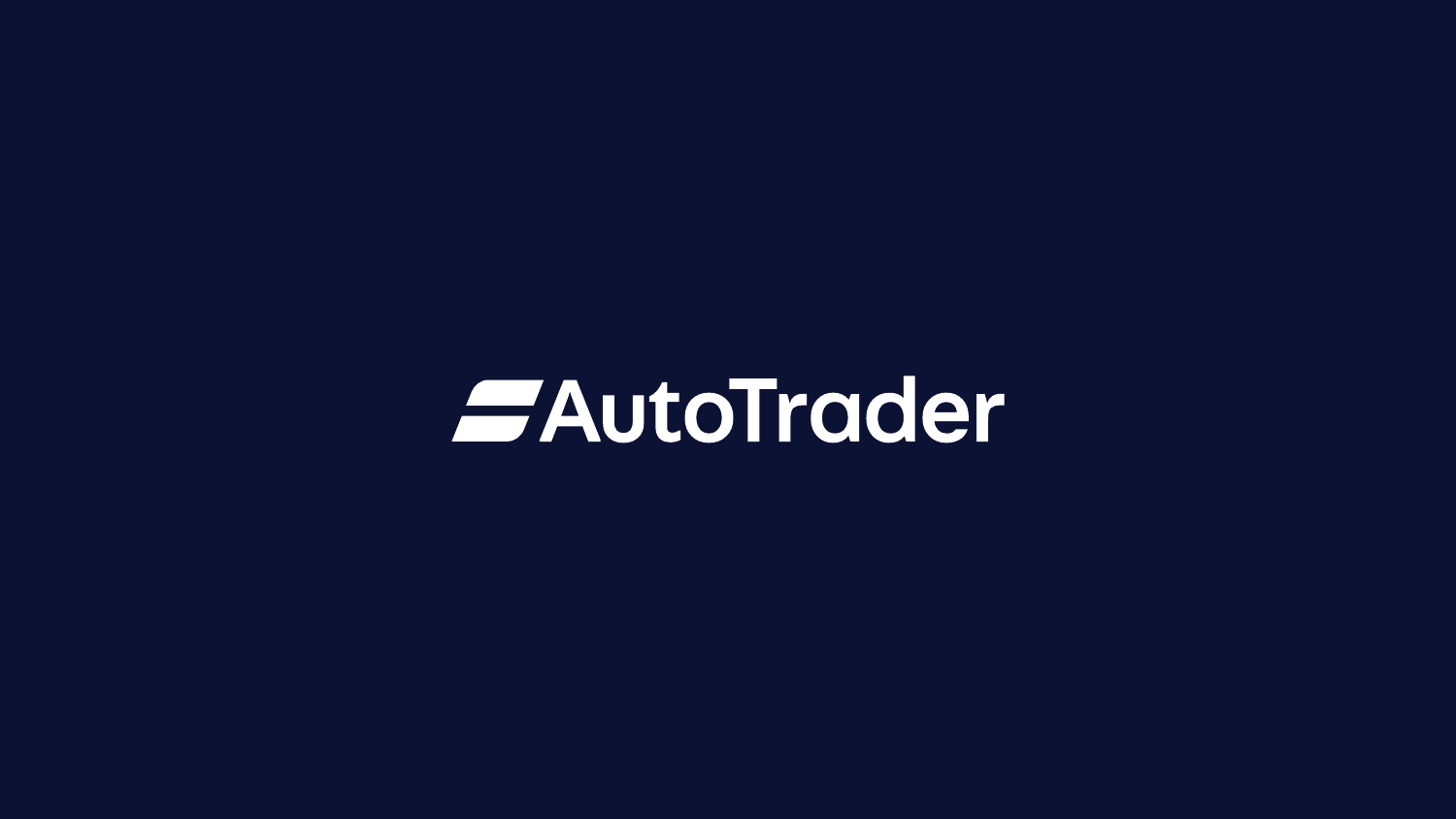#### ANALYST ESTIMATES

# Disclaimer

### This consensus is a collation of underlying, publicly available, forecasts made by contributing registered investment analysts and is not, in any way, based on Auto Trader Group plc's own forecasts.

The underlying forecasts made by contributing analysts are the responsibility, and constitute the judgement, of each individual contributing analyst alone. Auto Trader Group plc has not commented on any individual forecast nor does it intend to do so in the future. The contributing analysts have not been granted access to Auto Trader Group plc's budgets, forecasts or information which is not generally available.

Auto Trader Group plc cannot and does not offer investment advice as it is not authorised by the Financial Conduct Authority to do so. Nothing contained in this consensus: (i) is intended to be or should be taken to be a "financial promotion" within the meaning of section 21 of the Financial Services and Markets Act 2000, or (ii) should be taken as an invitation, inducement or recommendation to engage in investment activity. This consensus is being provided for informational purposes only and is not intended to, nor does it, constitute investment advice or any solicitation to buy, hold or sell securities or other financial instruments. None of Auto Trader Group plc, its affiliates or their respective directors, officers and employees shall accept any liability whatsoever for the consequences of any reliance upon or actions taken based on any of the information in this consensus.

The figures included are a simple arithmetic average of the forecasts that have been provided to Auto Trader Group plc by registered investment analysts. As such, the consensus does not give greater weight to more recent forecasts or to the forecasts of any individual analyst, nor are they adjusted to exclude forecasts that pre-date a significant announcement or event.

The consensus does not represent nor is it based on Auto Trader Group's own opinions, estimates or forecasts. By presenting the consensus, Auto Trader does not endorse or concur with such information. Auto Trader has not verified any of the forecasts received, nor does it intend to do so in the future, and none of Auto Trader Group plc, its affiliates or their respective directors, officers and employees make any representation or warranty, express or implied, as to, or accept any responsibility for, the accuracy or completeness of the consensus information, the reasonableness of any assumptions or projections or the likelihood of achieving the consensus figures.

It should be noted that forecasts are, by definition, forward-looking. Such forward-looking statements are subject to risks and uncertainties that may cause actual results to differ materially from those projected or implied in any forward-looking statement. These risks and uncertainties include, among other factors, changing economic, financial, business or other market conditions. These and other factors could adversely affect the eventual results.

Although Auto Trader Group plc will endeavour to procure that the consensus is kept updated, Auto Trader Group plc assumes no obligation to update or revise the consensus to reflect circumstances existing after the date hereof.

Last updated on 8<sup>th</sup> June 2022.

### *EAutoTrader*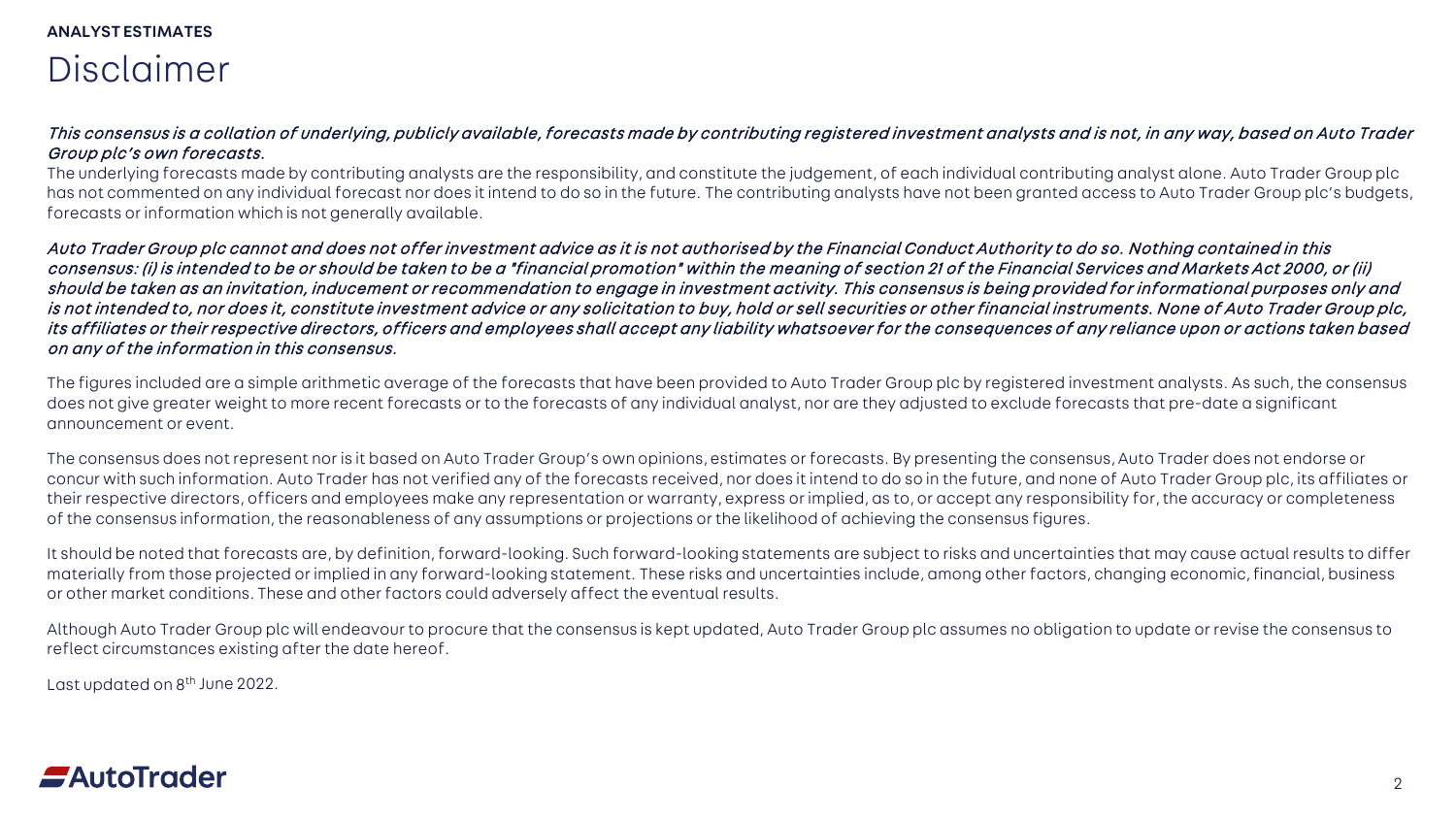## Analyst Consensus Report – FY23 & FY24

Note: Consensus is based on publications post our latest results announcement on 26th May 2022. Consensus currently includes estimates from 16 analysts.

| <b>FY23</b>                         |         |                |                | <b>FY24</b>                         |         |        |        |
|-------------------------------------|---------|----------------|----------------|-------------------------------------|---------|--------|--------|
| Year Ended - March 2023             | Average | High           | Low            | Year Ended - March 2024             | Average | High   | Low    |
|                                     | £ pcm   | £ pcm          | £ pcm          |                                     | £ pcm   | £ pcm  | £ pcm  |
| ARPR (£/retailer forecourt/month)   | 2,394   | 2,409          | 2,370          | ARPR (£/retailer forecourt/month)   | 2,609   | 2,661  | 2,542  |
|                                     | #       | #              | #              |                                     | #       | #      | #      |
| <b>Retailer Forecourts</b>          | 13,807  | 13,936         | 13,603         | <b>Retailer Forecourts</b>          | 13,702  | 13,897 | 13,548 |
|                                     | £m      | E <sub>m</sub> | E <sub>m</sub> |                                     | £m      | £m     | £m     |
| Retailer                            | 396.8   | 401.7          | 391.2          | Retailer                            | 429.3   | 439.3  | 417.5  |
| <b>Home Trader</b>                  | 9.4     | 11.0           | 8.8            | <b>Home Trader</b>                  | 9.8     | 12.1   | 8.8    |
| Other                               | 10.5    | 19.7           | 8.4            | Other                               | 11.3    | 20.8   | 8.4    |
| Trade                               | 416.2   | 420.0          | 409.9          | Trade                               | 449.7   | 458.6  | 438.3  |
| Consumer services                   | 34.9    | 38.4           | 32.6           | Consumer services                   | 36.4    | 39.5   | 33.2   |
| <b>Manufacturers &amp; Agencies</b> | 11.3    | 12.2           | 10.0           | <b>Manufacturers &amp; Agencies</b> | 12.8    | 16.4   | 11.0   |
| Autorama                            | 40.8    | 62.3           | 21.1           | Autorama                            | 65.6    | 107.6  | 31.6   |
| <b>Total revenue</b>                | 477.7   | 519.5          | 453.7          | <b>Total revenue</b>                | 525.2   | 610.8  | 491.7  |
| Total costs                         | 158.0   | 210.3          | 132.8          | Total costs                         | 177.8   | 267.1  | 139.3  |
| Share of profit from Joint Venture  | 4.1     | 7.0            | 3.1            | Share of profit from Joint Venture  | 5.1     | 8.0    | 3.5    |
| <b>Operating profit</b>             | 323.9   | 329.3          | 312.5          | <b>Operating profit</b>             | 352.6   | 362.7  | 339.2  |
| Operating profit margin             | 68.0%   | 72.3%          | 60.2%          | Operating profit margin             | 67.4%   | 73.4%  | 56.9%  |
|                                     | pence   | pence          | pence          |                                     | pence   | pence  | pence  |
| <b>Basic Earnings per Share</b>     | 27.6    | 28.7           | 26.7           | <b>Basic Earnings per Share</b>     | 29.0    | 32.1   | 27.2   |
| <b>Dividend per share</b>           | 9.2     | 10.7           | 8.5            | <b>Dividend per share</b>           | 9.6     | 10.7   | 8.6    |